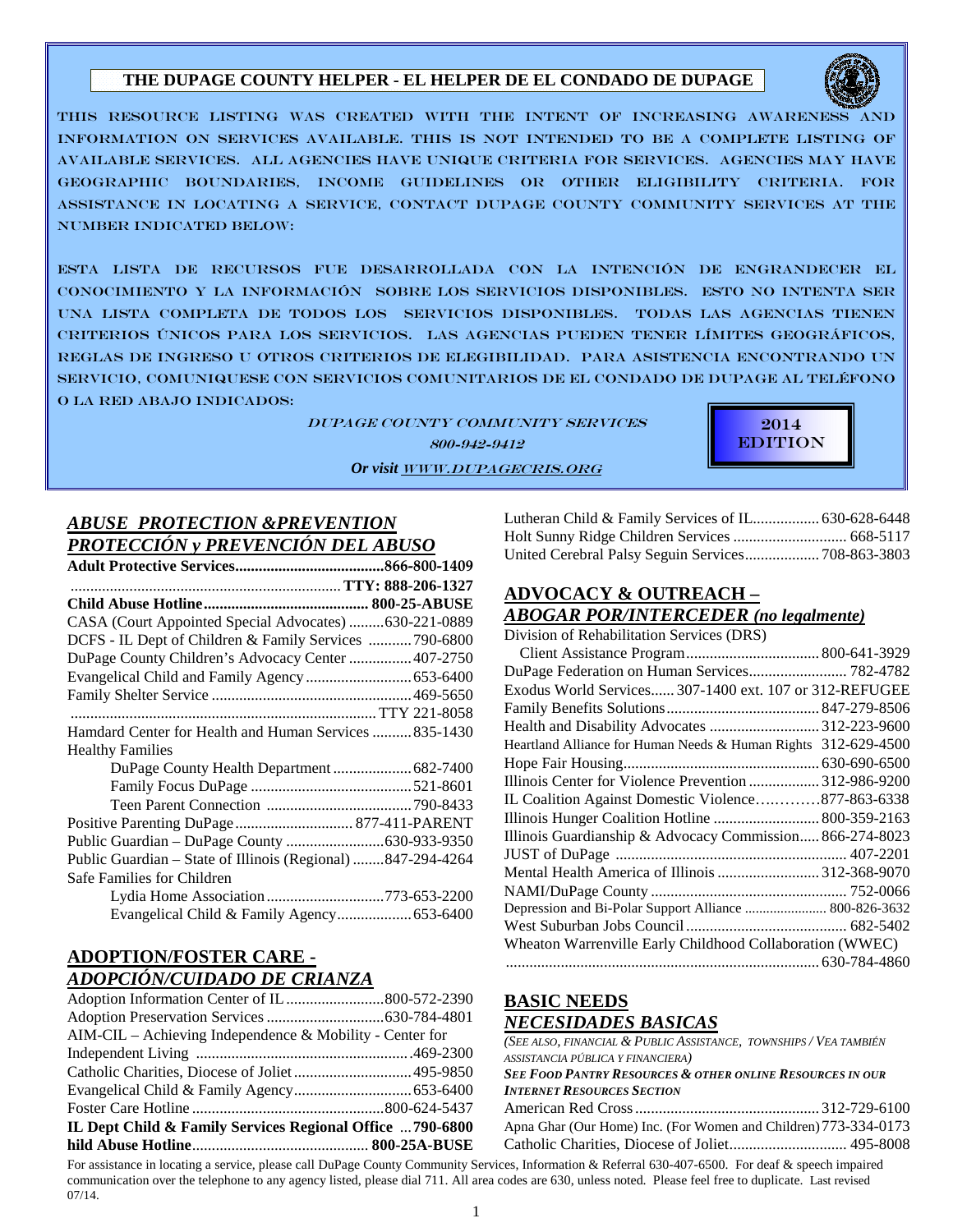# **BASIC NEEDS**  *NECESIDADES BASICAS*

| Community Crisis Center Inc. (Elgin) 24 hr line847-697-2380    |
|----------------------------------------------------------------|
|                                                                |
|                                                                |
| DuPage County Community Services I&R  407-6500                 |
|                                                                |
|                                                                |
|                                                                |
|                                                                |
| Family Shelter Service (for Women & Children) 469-5650         |
|                                                                |
|                                                                |
|                                                                |
|                                                                |
|                                                                |
| Illinois Department of Human Services 800-843-6154             |
|                                                                |
|                                                                |
| LIHEAP  See DuPage County Community Services                   |
|                                                                |
| Midwest Shelter for Homeless Veterans (Freedom Commissary)     |
|                                                                |
| Naperville Social Services (City of) 420-6174                  |
|                                                                |
| Northeast DuPage Family & Youth Services  693-7934             |
|                                                                |
|                                                                |
| Pets - Blessed Bonds (adoptpetshelter - Foster Care)           |
|                                                                |
|                                                                |
| Poised for Success (assists w/interviewing & apparel) 691-1455 |
|                                                                |
|                                                                |
|                                                                |
|                                                                |
|                                                                |
|                                                                |
| St. Vincent DePaul (clothing, furniture)                       |
|                                                                |
|                                                                |
|                                                                |
|                                                                |
| <b>Walk-in Ministries</b>                                      |
|                                                                |
| Hope's Front Door (Walk in Ministry of Hope)  241-0187         |
|                                                                |
|                                                                |
|                                                                |
|                                                                |
|                                                                |
| Northwest DuPage Walk-in Ministry 665-5188                     |
| Resurrection Catholic Community  289-5400                      |
|                                                                |
| Women, Infants, & Children (WIC) 682-7400 ext 7559             |

## **BLIND, SERVICES –**  *INVIDENTES, SERVICIOS PARA*

| Chicago Lighthouse for People Who Are Blind  312-666-1331          |
|--------------------------------------------------------------------|
| College of DuPage, Center for Access & Accommodations 942-2154     |
| DuPage Center for Independent Living 469-2300                      |
| Spectrios Institute for Low Vision, formerly Deicke Center for     |
|                                                                    |
| Division of Rehabilitation Services (DRS) 495-0500                 |
|                                                                    |
|                                                                    |
| IL Society for the Prevention of Blindness  312-922-8710           |
| Illinois Advocates for the Deaf-Blind (IADB)800-771-1158           |
| Northeast DuPage Special Recreation Association 620-4500           |
|                                                                    |
| Southeast Assoc. for Special Parks & Recreation (SEASPAR) 960-7600 |
| Western DuPage Special Recreation Association (WDSRA)681-0962      |
|                                                                    |

# **CHILD CARE**  *CUIDADO DE NIÑOS*

| Apna Ghar (Our Home) Inc. (For Women and Children) 773-334-0173 |  |
|-----------------------------------------------------------------|--|
| DuPage Easter Seals/Rosalie Dold Center 620-4433                |  |
| Head Start- Metropolitan Family Services 784-4801               |  |
| Illinois Department of Human Services  800-843-6154             |  |
|                                                                 |  |
|                                                                 |  |
|                                                                 |  |
| YWCA Child Care Resource & Referral                             |  |
|                                                                 |  |
|                                                                 |  |
|                                                                 |  |
|                                                                 |  |

## **COLLEGES & UNIVERSITIES**  *COLEGIOS Y UNIVERSIDADES*

| College of DuPage Community College 942-2800                   |  |
|----------------------------------------------------------------|--|
| DePaul University Suburban Campus 548-9378                     |  |
|                                                                |  |
|                                                                |  |
|                                                                |  |
| School of Applied Technology, Illinois Institute of Technology |  |
|                                                                |  |
|                                                                |  |
|                                                                |  |
|                                                                |  |
| National University of Health Sciences  800-826-6285           |  |
|                                                                |  |
| Northern Illinois University DuPage  577-9101                  |  |
| Robert Morris University - DuPage Campus  800-762-5960         |  |
| University of Illinois Extension- DuPage  955-1123             |  |
| Waubonsee Community College (Aurora Campus) 801-7900           |  |
| Westwood College - DuPage Campus  434-8244                     |  |
|                                                                |  |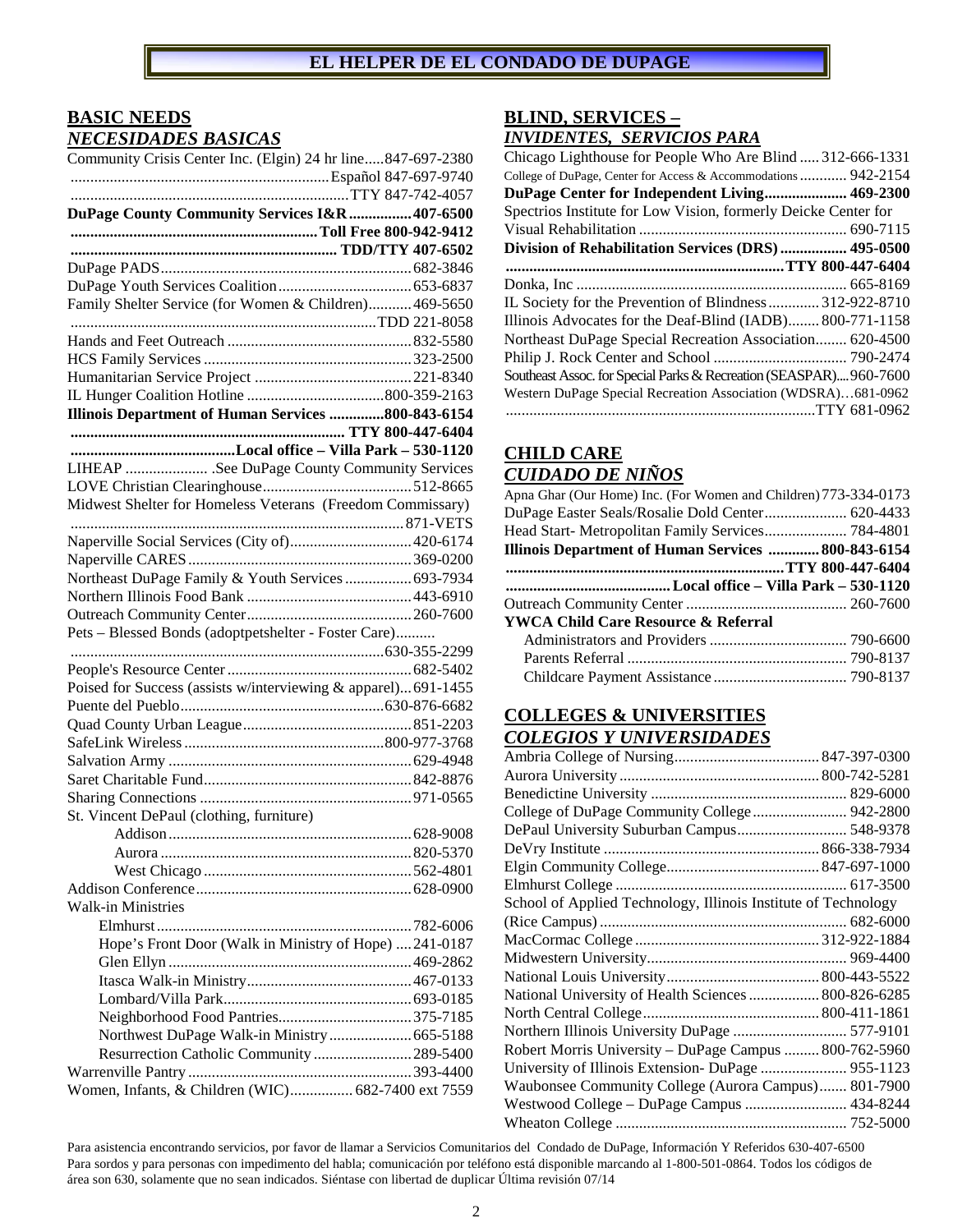# **CREDIT, FINANCIAL & BUDGET COUNSELING SERVICES –** *ASESORIA DE* **C***REDITO, FINANZAS, Y PRESUPUESTO*

| DuPage County Bar Association - Legal Aid 653-6212    |  |
|-------------------------------------------------------|--|
|                                                       |  |
| Family Counseling Services of Aurora 844-2662         |  |
|                                                       |  |
|                                                       |  |
|                                                       |  |
|                                                       |  |
| National Foundation for Credit Counseling800-388-2227 |  |
|                                                       |  |

# **DEAF, SERVICES FOR**

## *SERVICIOS PARA SORDOS.*

| American Speech /Language/Hearing Assoc. 800-638-8255             |              |
|-------------------------------------------------------------------|--------------|
| AIM-CIL - Achieving Independence and Mobility Center for          |              |
|                                                                   |              |
|                                                                   |              |
|                                                                   |              |
|                                                                   |              |
| College of DuPage, Center for Access and Accommodations           |              |
|                                                                   |              |
| Dial-A-Hearing Screening Test Hotline800-222-3277                 |              |
| Division of Rehabilitation Services (DRS) 495-0500                |              |
|                                                                   |              |
| DuPage Center for Independent Living469-2300                      |              |
| DuPage Easter Seals/Rosalie Dold Center  620-4433                 |              |
|                                                                   | TDD 620-4436 |
| Elmhurst College Speech/Language/Hearing Clinic  617-3555         |              |
| Hearing Aid Helpline from the International                       |              |
|                                                                   |              |
| Illinois Advocates for the Deaf-Blind (IADB)800-771-1158          |              |
|                                                                   |              |
| Jewish Family & Community Services312-357-4800                    |              |
|                                                                   |              |
| Northeast DuPage Special Recreation Association  620-4500         |              |
|                                                                   |              |
| Southeast Assoc. for Special Parks & Recreation (SEASPAR)960-7600 |              |
| Western DuPage Special Recreation Association (WDSRA)681-0962     |              |
|                                                                   |              |

## **DENTIST**  *DENTISTA*

| Chicago Dental Society Foundation Dental Clinic630-260-8530      |
|------------------------------------------------------------------|
| College of DuPage Dental Hygiene Program 942-3250                |
|                                                                  |
| Denta Quest Referrals (Previously Doral Dental) 888-286-2447     |
|                                                                  |
|                                                                  |
| Dental Lifeline Network (disabled, elderly or medically fragile) |
|                                                                  |

| University of Illinois at Chicago College of Dentistry  312-996-7555 |  |
|----------------------------------------------------------------------|--|
| William Rainey Harper College Dental Hygiene Clinic  847-925-6534    |  |

# **DISABILITIES**  *DISCAPACITADOS*

| (See also, SOCIAL SECURITY) (Vea También SEGURO SOCIAL)            |  |
|--------------------------------------------------------------------|--|
|                                                                    |  |
|                                                                    |  |
|                                                                    |  |
| AIM-CIL - Achieving Independence and Mobility Center for           |  |
|                                                                    |  |
|                                                                    |  |
|                                                                    |  |
| Association for Retarded Citizens of the U.S.  800-433-5255        |  |
|                                                                    |  |
|                                                                    |  |
| Benefit Access Application (discount transportation for disabled   |  |
|                                                                    |  |
|                                                                    |  |
| Child & Family Connections of DuPage 493-0400                      |  |
| College of DuPage, Center for Access & Accommodations  942-2154    |  |
|                                                                    |  |
|                                                                    |  |
| Division of Rehabilitation Services (DRS) 495-0500                 |  |
|                                                                    |  |
|                                                                    |  |
| DuPage Center for Independent Living  469-2300                     |  |
| DuPage Easter Seals/Rosalie Dold Center 620-4433                   |  |
| Family Resource Center on Disabilities 312-939-3513                |  |
| Friends for Therapeutic Equine Activities  588-8543                |  |
| Illinois Department of Human Services  800-843-6154                |  |
|                                                                    |  |
|                                                                    |  |
|                                                                    |  |
| Learning Disability Association 708-430-7532                       |  |
|                                                                    |  |
| Marianjoy Rehabilitation Hospital 462-4000                         |  |
|                                                                    |  |
|                                                                    |  |
| Northeast DuPage Special Recreation Association 620-4500           |  |
|                                                                    |  |
|                                                                    |  |
| Parents Alliance Employment Project  955-2079                      |  |
| Ray Graham Assoc. for People with Disabilities 620-2222            |  |
|                                                                    |  |
|                                                                    |  |
| Southeast Assoc. for Special Parks & Recreation (SEASPAR) 960-7600 |  |
| United Cerebral Palsy of Greater Chicago 312-765-0419              |  |
|                                                                    |  |
| United Cerebral Palsy Seguin Services 708-863-3803                 |  |
| Western DuPage Special Recreation Association (WDSRA)              |  |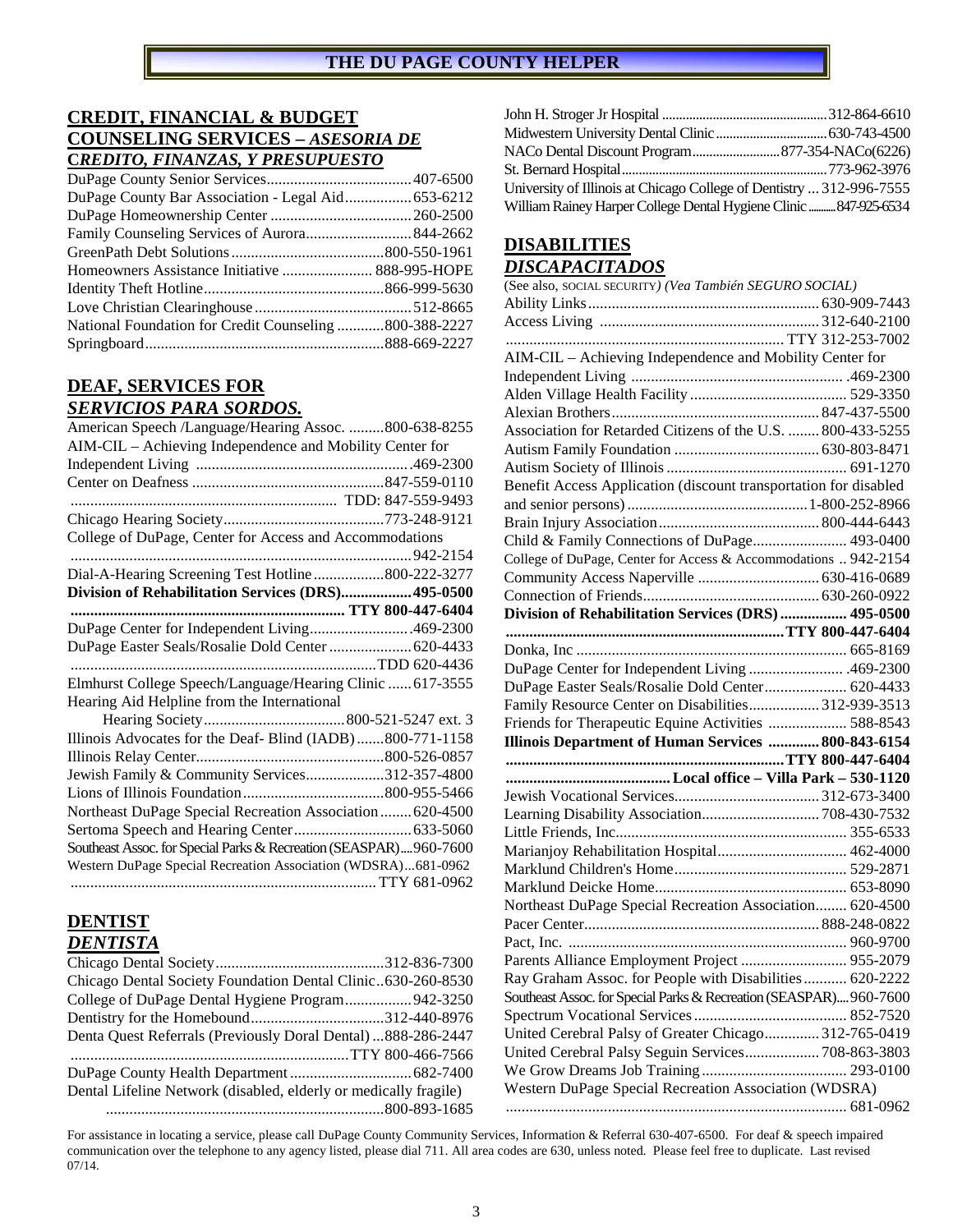# *EARLY EDUCATION & K-12 –*

| EDUCACIÓN A TEMPRANA EDAD Y K-12                               |
|----------------------------------------------------------------|
| DuPage Regional Office of Education (ROE) 407-5800             |
|                                                                |
| DuPage County Health Department - Early Intervention  682-7400 |
| DuPage Easter Seals/Rosalie Dold Center  620-4433              |
| Educational Rights for Homeless Children  407-5800             |
| G.E.D Preparation, College of DuPage 942-3697                  |
| Glen Ellyn Children's Resource Center 630-479-9919             |
|                                                                |
| Immunizations (see DuPage County Health Department)            |
| Head Start - Metropolitan Family Services  630-784-4801        |
|                                                                |
|                                                                |
| Positive Parenting - DuPage  877-411-PARENT                    |
| Project H.E.L.P (Healthy Environment for Little People)        |
|                                                                |
|                                                                |
| WAYS (Wayne/Winfield Area Youth & Family Svcs.) 231-7166       |

#### **EMERGENCY SERVICES –**  *SERVICIOS DE EMERGENCIA*

| National Suicide Prevention Lifeline  800-273-TALK (8255) |  |
|-----------------------------------------------------------|--|
|                                                           |  |

# **EMPLOYMENT/JOB TRAINING/CAREER COUNSELING –**  *EMPLEO/ENTRENAMIENTO*

*LABORAL/ASESORAMIENTO DE CARRERA* 

| Division of Rehabilitation Services (DRS)  495-0500 |  |
|-----------------------------------------------------|--|
|                                                     |  |
|                                                     |  |
|                                                     |  |
|                                                     |  |
|                                                     |  |
| IL Dept of Employment Security (IDES) 800-247-4984  |  |
| Illinois Department of Human Services 800-843-6154  |  |
|                                                     |  |
|                                                     |  |
|                                                     |  |
|                                                     |  |
| Jewish Vocational Services DuPage 630-261-9324      |  |
|                                                     |  |
|                                                     |  |
| LDS Employment Resource Service  487-2181           |  |
|                                                     |  |
|                                                     |  |
| Naperville Community Career Center  961-5665        |  |

| Poised for Success (assists w/interviewing & apparel) 691-1455 |  |
|----------------------------------------------------------------|--|
|                                                                |  |
|                                                                |  |
|                                                                |  |
|                                                                |  |
|                                                                |  |
|                                                                |  |
| Women's Business Development Center312-853-3477                |  |
|                                                                |  |

# **COUNSELING/SERVICES -** *CONSEJERÍA SERVICIOS*

| Apna Ghar (Our Home) Inc. (For Women and Children) 773-334-0173 |
|-----------------------------------------------------------------|
|                                                                 |
|                                                                 |
|                                                                 |
| Catholic Charities Counseling Services 800-240-7011             |
| Central DuPage Pastoral Counseling Center 630-752-9750          |
| Community Crisis Center Inc. (Elgin) 24 hr line  847-697-2380   |
|                                                                 |
|                                                                 |
|                                                                 |
|                                                                 |
| Evangelical Child & Family Agency  653-6400                     |
| Family Counseling Services of Aurora  844-2662                  |
| Glen Ellyn Youth & Family Counseling 469-3040                   |
| Hamdard Center for Health and Human Services 835-1430           |
| Lutheran Child & Family Services of IL  800-363-8237            |
| Lutheran Social Services Behavioral Health 993-0100             |
|                                                                 |
| Midwest Shelter for Homeless Veterans 871-VETS                  |
| Northeast DuPage Family & Youth Services 693-7934               |
|                                                                 |
| Warrenville Youth & Family Services 393-7057                    |
| WAYS (Wayne/Winfield Area Youth & Family Svcs.). 231-7166       |
|                                                                 |
|                                                                 |
|                                                                 |
| YWCA (Sexual Assault Survivor Counseling)  971-3927             |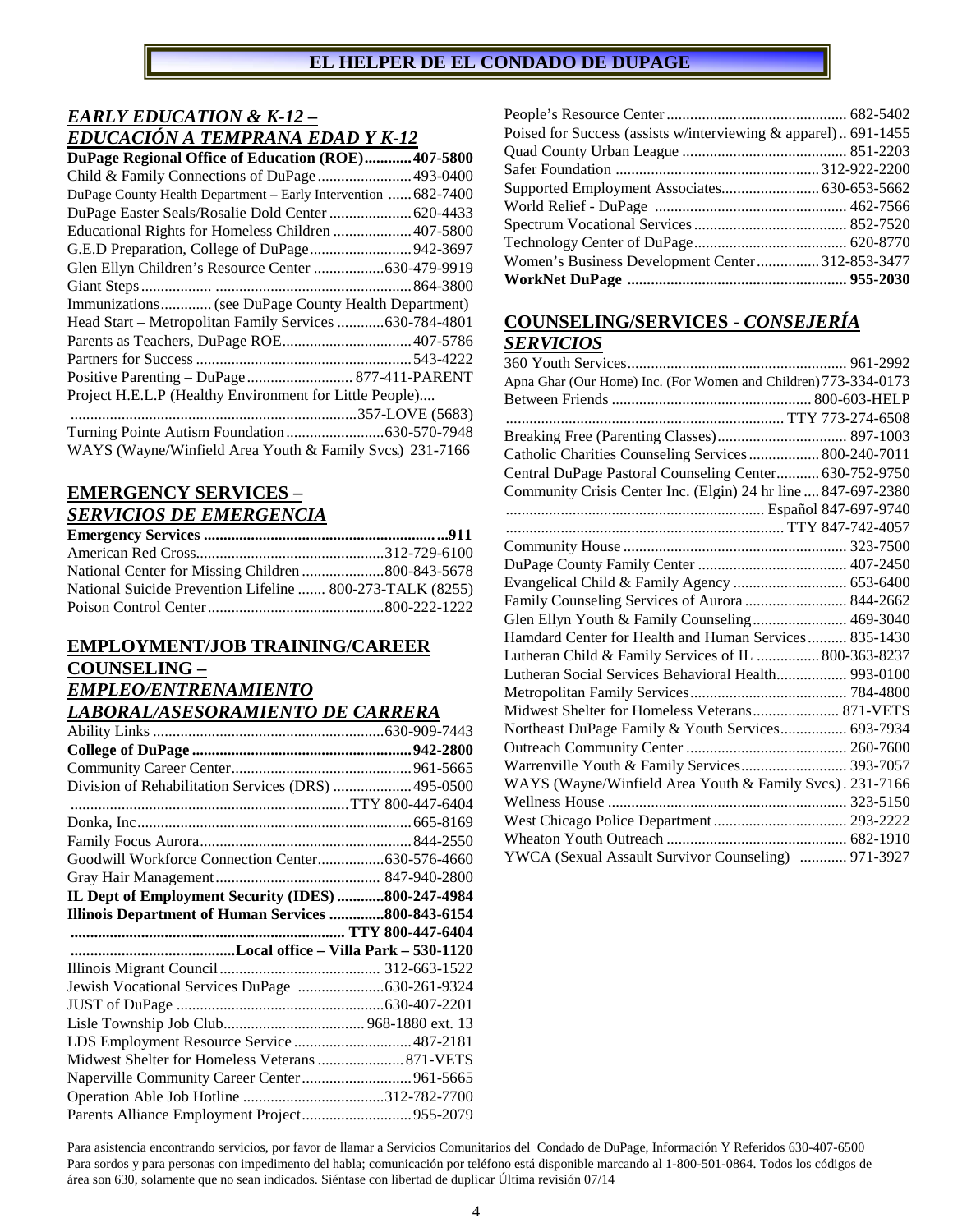## **FINANCIAL & PUBLIC ASSISTANCE -**  *ASISTENCIA PÚBLICA Y FINANCIERA*

*(See also, BASIC NEEDS, TOWNSHIPS – VEA TAMBIÉN NECESIDADES BASICAS, MUNICIPIOS )*

| DuPage County Community Services I & R 407-6500    |  |
|----------------------------------------------------|--|
|                                                    |  |
|                                                    |  |
| IL Dept of Employment Security (IDES/Unemployment) |  |
|                                                    |  |
| Illinois Department of Human Services 800-843-6154 |  |
|                                                    |  |
|                                                    |  |
| Telephone:                                         |  |
| Lifeline (Home Phone Discount Program)888-256-5378 |  |
|                                                    |  |
|                                                    |  |

Women, Infants, & Children (WIC) ................ 682-7400 ext 7559

# **HEALTH RESOURCE INFO & REFERRAL**  *RECURSOS DE SALUD/ INFORMACIÓN Y REFERENCIA*

| Bloomingdale Township Youth Service Bureau  893-6685                |
|---------------------------------------------------------------------|
| College of DuPage, Center for Access and Accommodations. 942-2154   |
|                                                                     |
| (CDC) Centers for Disease Control & Prevention 800-232-4636         |
| Depression & Bipolar Support Alliance800-826-3632                   |
|                                                                     |
| DuPage County Community Services                                    |
|                                                                     |
|                                                                     |
|                                                                     |
| Enroll DuPage (Affordable Care Act) 888-724-0077                    |
| Hospice Link - Hospice Education Institute 800-331-1620             |
| IL Department of Human Services Automated Office Locator for        |
|                                                                     |
| Illinois Center for Fetal Alcohol Spectrum Disorder (ICFASD)        |
|                                                                     |
|                                                                     |
| Illinois Psychological Association 312-372-7610                     |
|                                                                     |
| Lions of IL Foundation (Vision & Hearing - Para La Vision y el Oír) |
|                                                                     |
|                                                                     |
|                                                                     |
|                                                                     |
|                                                                     |
| National Association of Anorexia Nervosa & Associated               |
|                                                                     |
|                                                                     |
| Spectrios Institute for Low Vision at Deicke House                  |
|                                                                     |
|                                                                     |
| Women, Infants, & Children (WIC) 682-7400 ext. 7559                 |

## **HOSPITALS/MEDICAL CARE**  *HOSPITALES/CUIDADO MEDICO*

| $\mu$<br>o mbdiwo                                                  |  |
|--------------------------------------------------------------------|--|
| (Veterans: See also: VETERAN SERVICES - SERVICIOS PARA VETERANOS)  |  |
| Access Community Health Network - FQHC's                           |  |
|                                                                    |  |
| Russo Family Health Center (Martin T.)                             |  |
| West Chicago Family Health Center  293-4124                        |  |
|                                                                    |  |
|                                                                    |  |
|                                                                    |  |
| Advocate Good Samaritan Hospital 275-5900                          |  |
|                                                                    |  |
| Alexian Brothers Medical Center  847-437-5500                      |  |
| All Kids Covered (IL insurance program)  (866) ALL-KIDS            |  |
| Aunt Martha's Youth Service Center 877-692-8686                    |  |
| Center for Eating Disorders - Highland Park Hospital  847-480-2617 |  |
|                                                                    |  |
| Lurie Children's Hospital (formerly Children's Memorial            |  |
|                                                                    |  |
|                                                                    |  |
| DuPage County Health Department  682-7400                          |  |
| Cardiovascular Wellness & Tobacco Cessation  682-7400              |  |
|                                                                    |  |
|                                                                    |  |
|                                                                    |  |
|                                                                    |  |
| Prenatal/Family Case Management Services   682-7400                |  |
|                                                                    |  |
|                                                                    |  |
| Why Wait Breast & Cervical Cancer Screening &                      |  |
|                                                                    |  |
| Division Specialized Care for Children (DSCC)                      |  |
|                                                                    |  |
|                                                                    |  |
| Edward Hines Jr. Veterans Affairs Medical Center 708-202-8387      |  |
|                                                                    |  |
|                                                                    |  |
|                                                                    |  |
| Illinois Department of Human Services  800-843-6154                |  |
|                                                                    |  |
|                                                                    |  |
| Linden Oaks at Edward Hospital  800-955-6257                       |  |
| Loyola University Medical Center/ Ronald McDonald                  |  |
|                                                                    |  |
| Marianjoy Rehabilitation Hospital & Clinic  462-4000               |  |
|                                                                    |  |
|                                                                    |  |
|                                                                    |  |
|                                                                    |  |
|                                                                    |  |
|                                                                    |  |
| VNA Health Care (multiple locations)  630-892-4355                 |  |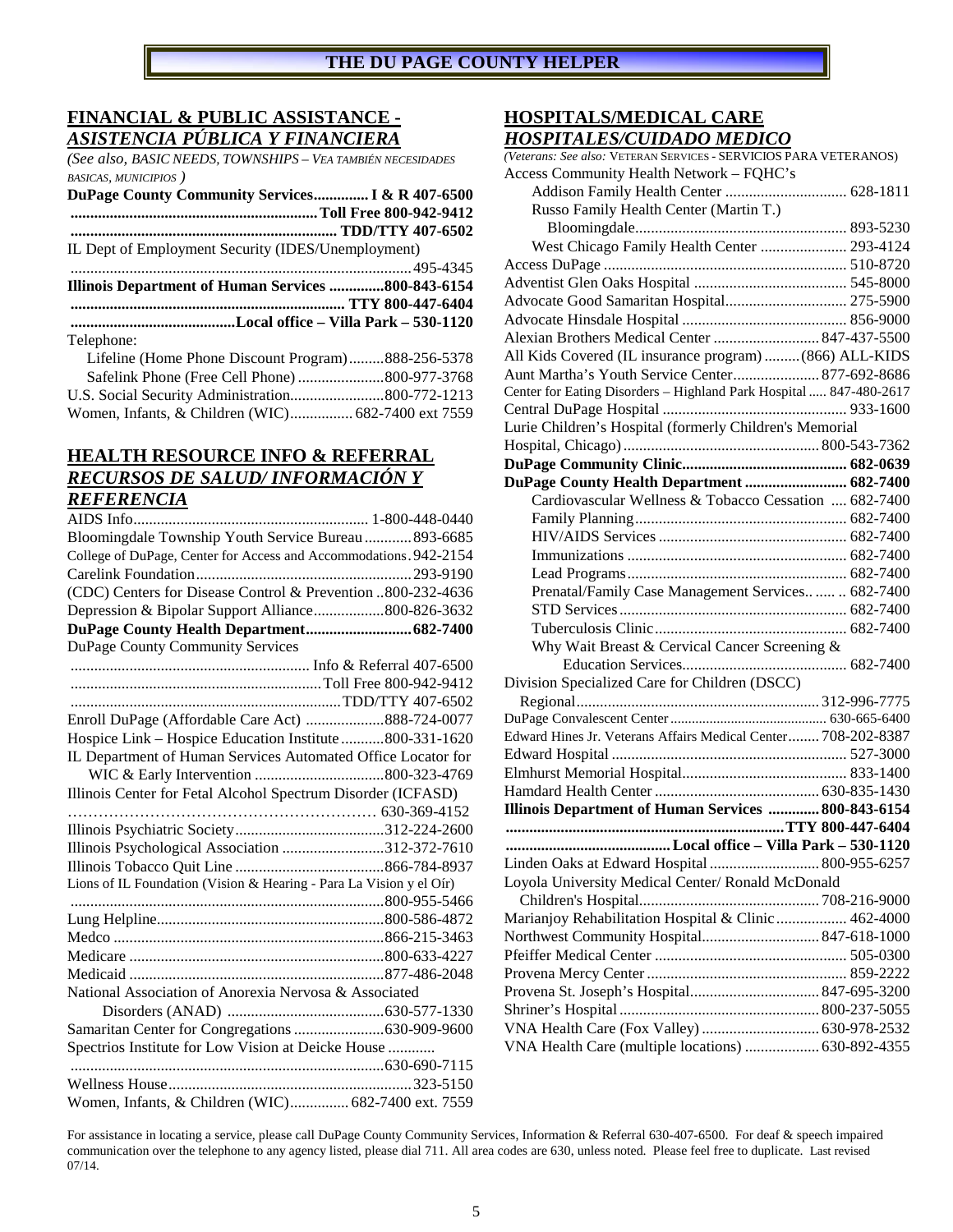# *24 HOUR HOTLINES LÍNEA ABIERTA 24 HORAS*

| Alcohol Abuse & Crisis Intervention 800-234-0246<br>Association for Individual Development800-447-4278<br>Between Friends - Domestic Violence Hotline800-603-HELP<br>Catholic Charities (Homeless Hotline)800-941-8681<br>Connection Crisis Intervention Hotline759-4555<br>DuPage County Health Department Crisis Center  627-1700<br>Federal Substance Abuse & Mental Health Treatment Referral<br>Hamdard Center for Health & Human Services 866-305-3933<br>Elder Abuse Hotline - Illinois Dept on Aging  800-252-8966<br>Family Shelter Domestic Violence Hotline 469-5650<br>Healing Hearts 24-Hour Hotline 888-217-8679<br>National Drug Information Treatment and Referral Hotline<br>National Domestic Violence Hotline 800-799-7233<br>National Organization for Victim Assistance (NOVA) 800-TRY-NOVA<br>National Suicide Prevention Lifeline  800-273-TALK (8255)<br>National Sexual Assault Hotline (RAINN)  800-656-HOPE<br>National Runaway Switchboard  800-RUN-AWAY<br>National Youth Crisis Hotline 800-442-HOPE<br>Poison Control Any Kind of Substance800-222-1222 |  |
|----------------------------------------------------------------------------------------------------------------------------------------------------------------------------------------------------------------------------------------------------------------------------------------------------------------------------------------------------------------------------------------------------------------------------------------------------------------------------------------------------------------------------------------------------------------------------------------------------------------------------------------------------------------------------------------------------------------------------------------------------------------------------------------------------------------------------------------------------------------------------------------------------------------------------------------------------------------------------------------------------------------------------------------------------------------------------------------|--|
|                                                                                                                                                                                                                                                                                                                                                                                                                                                                                                                                                                                                                                                                                                                                                                                                                                                                                                                                                                                                                                                                                        |  |
|                                                                                                                                                                                                                                                                                                                                                                                                                                                                                                                                                                                                                                                                                                                                                                                                                                                                                                                                                                                                                                                                                        |  |
|                                                                                                                                                                                                                                                                                                                                                                                                                                                                                                                                                                                                                                                                                                                                                                                                                                                                                                                                                                                                                                                                                        |  |
|                                                                                                                                                                                                                                                                                                                                                                                                                                                                                                                                                                                                                                                                                                                                                                                                                                                                                                                                                                                                                                                                                        |  |
|                                                                                                                                                                                                                                                                                                                                                                                                                                                                                                                                                                                                                                                                                                                                                                                                                                                                                                                                                                                                                                                                                        |  |
|                                                                                                                                                                                                                                                                                                                                                                                                                                                                                                                                                                                                                                                                                                                                                                                                                                                                                                                                                                                                                                                                                        |  |
|                                                                                                                                                                                                                                                                                                                                                                                                                                                                                                                                                                                                                                                                                                                                                                                                                                                                                                                                                                                                                                                                                        |  |
|                                                                                                                                                                                                                                                                                                                                                                                                                                                                                                                                                                                                                                                                                                                                                                                                                                                                                                                                                                                                                                                                                        |  |
|                                                                                                                                                                                                                                                                                                                                                                                                                                                                                                                                                                                                                                                                                                                                                                                                                                                                                                                                                                                                                                                                                        |  |
|                                                                                                                                                                                                                                                                                                                                                                                                                                                                                                                                                                                                                                                                                                                                                                                                                                                                                                                                                                                                                                                                                        |  |
|                                                                                                                                                                                                                                                                                                                                                                                                                                                                                                                                                                                                                                                                                                                                                                                                                                                                                                                                                                                                                                                                                        |  |
|                                                                                                                                                                                                                                                                                                                                                                                                                                                                                                                                                                                                                                                                                                                                                                                                                                                                                                                                                                                                                                                                                        |  |
|                                                                                                                                                                                                                                                                                                                                                                                                                                                                                                                                                                                                                                                                                                                                                                                                                                                                                                                                                                                                                                                                                        |  |
|                                                                                                                                                                                                                                                                                                                                                                                                                                                                                                                                                                                                                                                                                                                                                                                                                                                                                                                                                                                                                                                                                        |  |
|                                                                                                                                                                                                                                                                                                                                                                                                                                                                                                                                                                                                                                                                                                                                                                                                                                                                                                                                                                                                                                                                                        |  |
|                                                                                                                                                                                                                                                                                                                                                                                                                                                                                                                                                                                                                                                                                                                                                                                                                                                                                                                                                                                                                                                                                        |  |
|                                                                                                                                                                                                                                                                                                                                                                                                                                                                                                                                                                                                                                                                                                                                                                                                                                                                                                                                                                                                                                                                                        |  |
|                                                                                                                                                                                                                                                                                                                                                                                                                                                                                                                                                                                                                                                                                                                                                                                                                                                                                                                                                                                                                                                                                        |  |
|                                                                                                                                                                                                                                                                                                                                                                                                                                                                                                                                                                                                                                                                                                                                                                                                                                                                                                                                                                                                                                                                                        |  |
|                                                                                                                                                                                                                                                                                                                                                                                                                                                                                                                                                                                                                                                                                                                                                                                                                                                                                                                                                                                                                                                                                        |  |
|                                                                                                                                                                                                                                                                                                                                                                                                                                                                                                                                                                                                                                                                                                                                                                                                                                                                                                                                                                                                                                                                                        |  |
|                                                                                                                                                                                                                                                                                                                                                                                                                                                                                                                                                                                                                                                                                                                                                                                                                                                                                                                                                                                                                                                                                        |  |
|                                                                                                                                                                                                                                                                                                                                                                                                                                                                                                                                                                                                                                                                                                                                                                                                                                                                                                                                                                                                                                                                                        |  |
|                                                                                                                                                                                                                                                                                                                                                                                                                                                                                                                                                                                                                                                                                                                                                                                                                                                                                                                                                                                                                                                                                        |  |
|                                                                                                                                                                                                                                                                                                                                                                                                                                                                                                                                                                                                                                                                                                                                                                                                                                                                                                                                                                                                                                                                                        |  |
|                                                                                                                                                                                                                                                                                                                                                                                                                                                                                                                                                                                                                                                                                                                                                                                                                                                                                                                                                                                                                                                                                        |  |
|                                                                                                                                                                                                                                                                                                                                                                                                                                                                                                                                                                                                                                                                                                                                                                                                                                                                                                                                                                                                                                                                                        |  |
|                                                                                                                                                                                                                                                                                                                                                                                                                                                                                                                                                                                                                                                                                                                                                                                                                                                                                                                                                                                                                                                                                        |  |
|                                                                                                                                                                                                                                                                                                                                                                                                                                                                                                                                                                                                                                                                                                                                                                                                                                                                                                                                                                                                                                                                                        |  |
|                                                                                                                                                                                                                                                                                                                                                                                                                                                                                                                                                                                                                                                                                                                                                                                                                                                                                                                                                                                                                                                                                        |  |
|                                                                                                                                                                                                                                                                                                                                                                                                                                                                                                                                                                                                                                                                                                                                                                                                                                                                                                                                                                                                                                                                                        |  |
|                                                                                                                                                                                                                                                                                                                                                                                                                                                                                                                                                                                                                                                                                                                                                                                                                                                                                                                                                                                                                                                                                        |  |
|                                                                                                                                                                                                                                                                                                                                                                                                                                                                                                                                                                                                                                                                                                                                                                                                                                                                                                                                                                                                                                                                                        |  |
|                                                                                                                                                                                                                                                                                                                                                                                                                                                                                                                                                                                                                                                                                                                                                                                                                                                                                                                                                                                                                                                                                        |  |
|                                                                                                                                                                                                                                                                                                                                                                                                                                                                                                                                                                                                                                                                                                                                                                                                                                                                                                                                                                                                                                                                                        |  |
|                                                                                                                                                                                                                                                                                                                                                                                                                                                                                                                                                                                                                                                                                                                                                                                                                                                                                                                                                                                                                                                                                        |  |

## **HOUSING RESOURCES/SHELTERS -**  *RECURSOS DE VIVIENDA/ALBERGUES***-**

| Bridge Communities Transitional Housing Program  545-0610   |  |
|-------------------------------------------------------------|--|
|                                                             |  |
|                                                             |  |
|                                                             |  |
| Chinese American Residence for the Elderly (ICARE-IL)       |  |
|                                                             |  |
| Community Crisis Center Inc. (Elgin) 24 hr line847-697-2380 |  |
|                                                             |  |
|                                                             |  |
|                                                             |  |

#### Community Housing Advocacy & Development (CHAD) .. ....................................................................................... 456-4452 AIM-CIL – Achieving Independence and Mobility Center for Independent Living ...................................................... .469-2300 **DuPage County Community Services I&R ................ 407-6500 ............................................................... Toll Free 800-942-9412 ..................................................................... TDD/TTY 407-6502**  DuPage Habitat for Humanity........................................ 510-3737 DuPage Homeownership Center (DHOC) ..................... 260-2500 DuPage Housing Authority ............................................ 690-3555 DuPage PADS ............................................................... 682-8567 Fair Housing Advisory Commission, City of Naperville 305-5315 Family Shelter Service ................................................... 469-5650 Fellowship Housing ................................................ 847-882-2511 Foreclosure Prevention Hotline ............................ 855-KEEP-411 Fox Valley Carpenter's Place ........................................ 870-1004 Hamdard Center for Health and Human Services .......... 835-1430 Heartland Alliance for Human Needs & Human Rights . 312-629-4500 Hesed House .................................................................. 897-2156 HCS Family Services ..................................................... 323-2500 Homeowners Assistance Initiative ........................ 888-995-HOPE Homeless Prevention Program... .......................... .See-DuPage County Community Services Hope Fair Housing ....................................................................................... 690-6500 Hope House Catholic Charities ............................... 800-941-8681 Jubilee Village ............................................................... 682-1910 Lake County Haven, The ............................. 847-680-5408 ext. 1 Loretto House (single women/ referral required) ........... 653-7918 Northeast DuPage Family & Youth Services ................. 693-7934 Marian Park Assisted Homes ......................................... 665-9100 Midwest Shelter for Homeless Veterans ...................... 871-VETS Mutual Ground .............................................................. 897-0080 Naperville CARES ......................................................... 369-0200 Naperville Elderly Homes (Martin Ave Apts) ........ 630-357-0909 Naperville Fair Housing Advisory Commission ..... 630-305-5315 Outreach Community Ministries .................................... 682-1910 People's Resource Center .............................................. 682-5402 Quad County Urban League .......................................... 851-2203 Senior Home Sharing ..................................................... 407-0440 Shared Housing ................. ..DuPage County Community Services Single Family Rehab ......... ..DuPage County Community Services Tenant Landlord Rights .... ..DuPage County Community Services United Cerebral Palsy Seguin Services ................... 708-863-3803 Warrenville Youth & Family Services ........................... 393-7057 Wheaton Youth Outreach ............................................. 682-1910 World Relief - DuPage ................................................. 462-7566 Weatherization ........... .See DuPage County Community Services WINGS ................................................................... 847-221-5680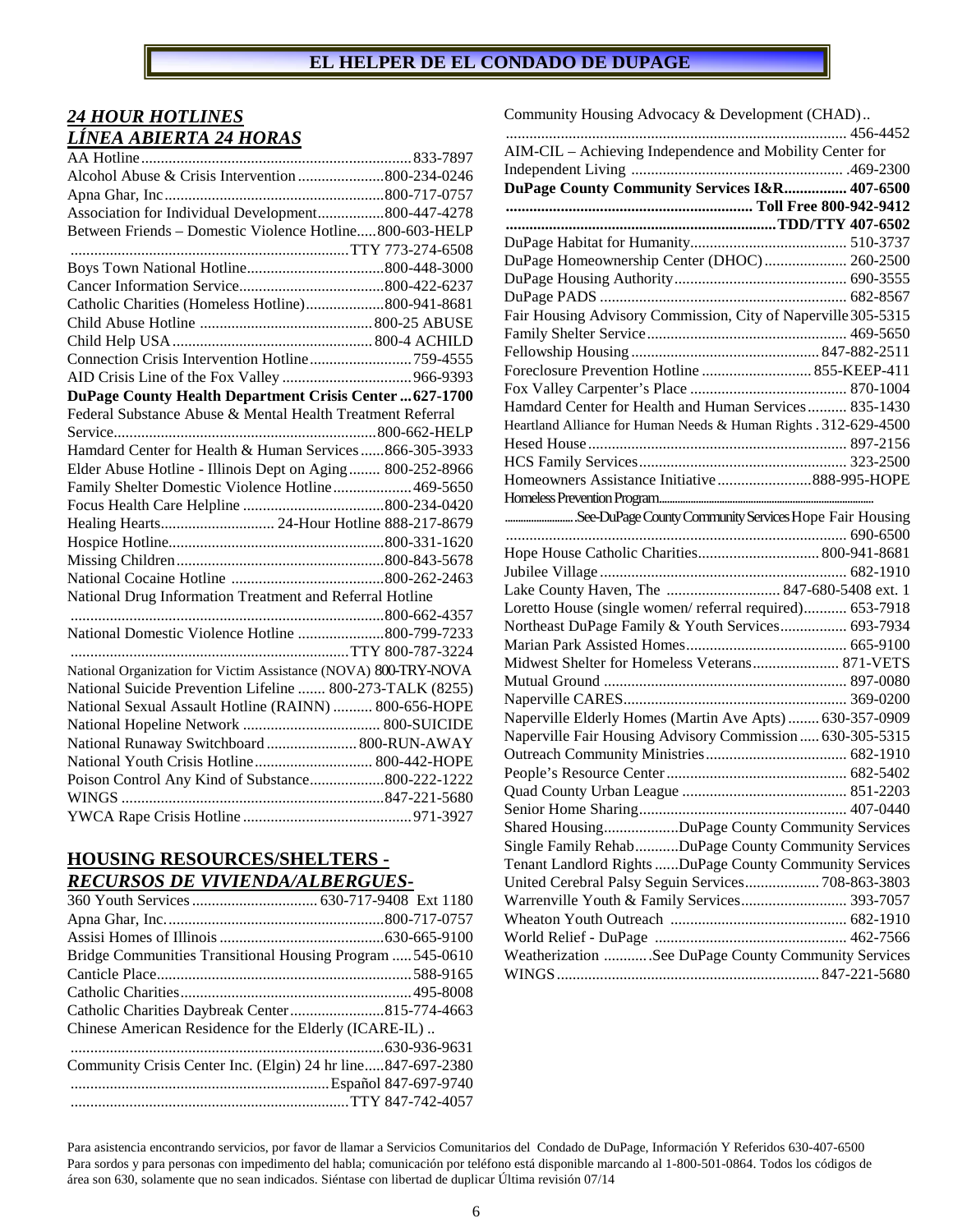## **IMMIGRATION & NATURALIZATION -**  *INMIGRACIÓN Y NATURALIZACIÓN*

| Citizenship Classes                                           |  |
|---------------------------------------------------------------|--|
|                                                               |  |
|                                                               |  |
|                                                               |  |
|                                                               |  |
|                                                               |  |
|                                                               |  |
|                                                               |  |
| Heartland Alliance for Human Needs & Human Rights312-629-4500 |  |
| National Immigrant Justice Center312-660-1370                 |  |
| U.S. Citizenship and Immigration Services800-375-5283         |  |
|                                                               |  |
|                                                               |  |

# **LEGAL**

# *ABOGACÍA LEGAL*

| Chicago Bar Assoc. Lawyer Referral312-554-2000                 |  |
|----------------------------------------------------------------|--|
| Child Support Customer Call Center800-447-4278                 |  |
| Domestic Violence Legal Clinic 312-325-9155                    |  |
| DuPage County Bar Association - Legal Aid 653-6212             |  |
| <b>DuPage County Bar Association - Lawyer Referral Service</b> |  |
|                                                                |  |
|                                                                |  |
|                                                                |  |
|                                                                |  |
| DuPage County Probation and Court Services                     |  |
|                                                                |  |
|                                                                |  |
|                                                                |  |
|                                                                |  |
|                                                                |  |
| Illinois Guardianship & Advocacy Commission  866-274-8023      |  |
| Metropolitan Family Services 312-986-4200                      |  |
|                                                                |  |
|                                                                |  |
|                                                                |  |
|                                                                |  |
| Public Guardian - State of Illinois (Regional) 847-294-4264    |  |
|                                                                |  |

# **LIBRARIES, PUBLIC**  *BIBLIOTECA PÚBLICA*

| Bensenville Community Public Library District  766-4642 |  |
|---------------------------------------------------------|--|
|                                                         |  |
|                                                         |  |

| Darien - Indian Prairie Public Library  887-8760              |  |
|---------------------------------------------------------------|--|
|                                                               |  |
|                                                               |  |
| Glendale Heights - Glenside Public Library District  260-1550 |  |
|                                                               |  |
|                                                               |  |
|                                                               |  |
|                                                               |  |
| Lombard, Helen M. Plum Memorial Library  627-0316             |  |
|                                                               |  |
|                                                               |  |
|                                                               |  |
|                                                               |  |
|                                                               |  |
| West Chicago Public Library District 231-1552                 |  |
|                                                               |  |
|                                                               |  |
|                                                               |  |
|                                                               |  |
| Wood Dale Public Library District 766-6762                    |  |
|                                                               |  |

# **LITERACY/ESL/GED**

# *INSTRUCCIÓN DE INGLÉS/ESL/GED*

| Chinese Mutual Aid Association 773-784-2900           |  |
|-------------------------------------------------------|--|
|                                                       |  |
|                                                       |  |
| Cross Cultural Interpreting Service 773-751-4094      |  |
|                                                       |  |
|                                                       |  |
| Hamdard Center for Health and Human Services 835-1430 |  |
|                                                       |  |
|                                                       |  |
|                                                       |  |
| Literacy Volunteers America-DuPage Inc.  416-6699     |  |
|                                                       |  |
|                                                       |  |
|                                                       |  |
| Sisters of St. Joseph, School on Wheels Literacy      |  |
| (Woodridge, Villa Park, Addison) 708-354-9200         |  |
| Wayne/Winfield Area Youth/Family Services 231-7166    |  |
| West Chicago High School District 94  867-6200        |  |
|                                                       |  |

# **MENTAL HEALTH SERVICES**  *SERVICIOS DE SALUD MENTAL*

| Advocate Family Care Network- Childhood Trauma and      |  |
|---------------------------------------------------------|--|
|                                                         |  |
| Advocate Good Samaritan Hospital Psychiatric  275-6200  |  |
| Advocate Medical Group Behavioral Health 847-518-1800   |  |
| Adventist Glen Oaks Hospital Behavioral Health 545-6160 |  |
|                                                         |  |
|                                                         |  |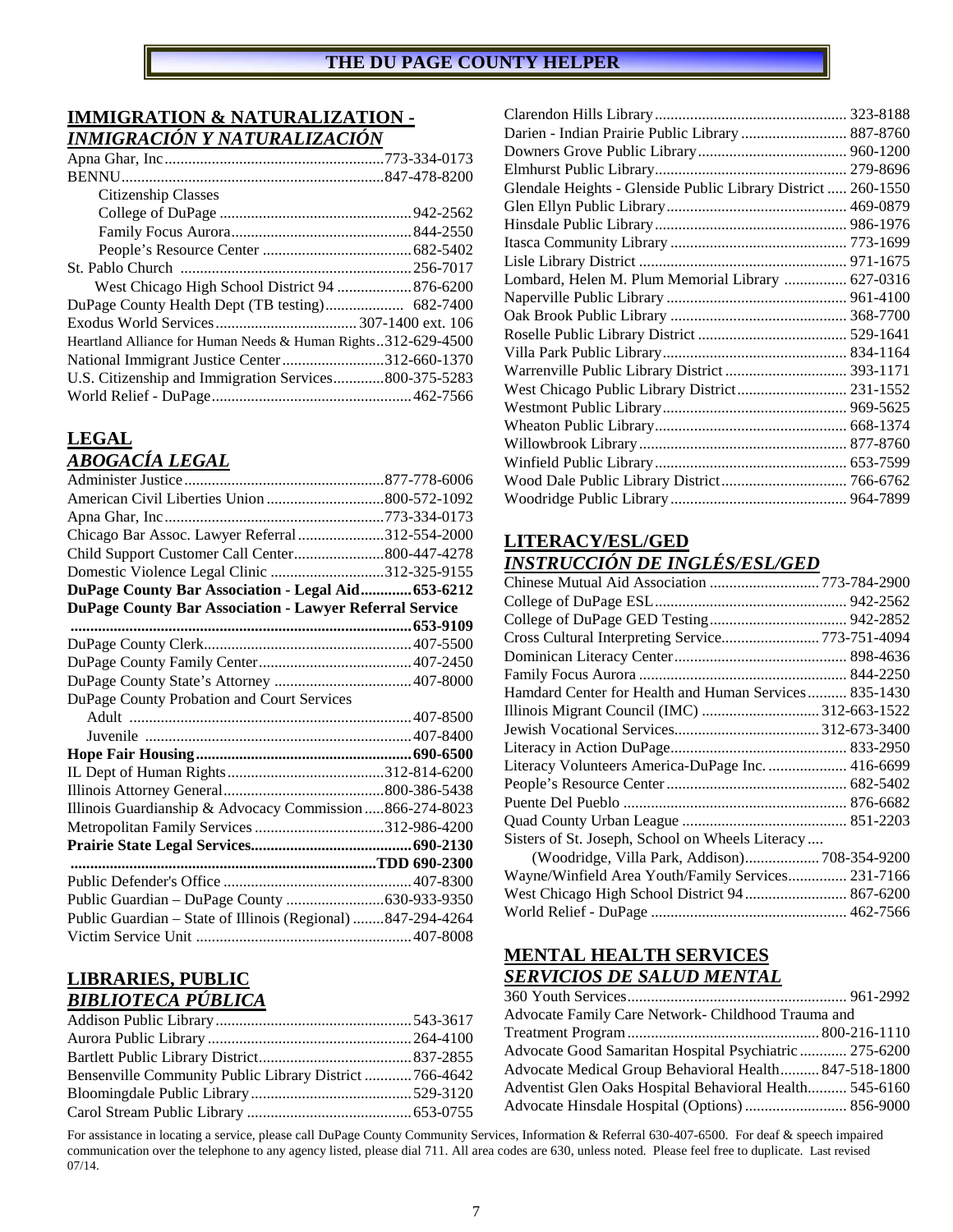## **MENTAL HEALTH SERVICES - Continued**  *SERVICIOS DE SALUD MENTAL*

| Alexian Brothers Mental Health Center 847-952-7460                 |
|--------------------------------------------------------------------|
| Behavioral Health Services of Central DuPage  653-4000             |
| Bloomingdale Township Youth Service Bureau  893-6685               |
|                                                                    |
| Catholic Charities Counseling Services 800-240-7011                |
| Center for Eating Disorders - Highland Park Hospital  847-480-2617 |
| Depression & Bipolar Support Alliance800-826-3632                  |
| DuPage County Health Department Crisis Center  627-1700            |
| DuPage County Health Dept. Behavioral Health  682-7400             |
| Elmhurst Memorial Hospital Behavioral Health  941-4577             |
|                                                                    |
|                                                                    |
| Hamdard Center for Health and Human Services  835-1430             |
| Illinois Department of Human Services 800-843-6154                 |
|                                                                    |
|                                                                    |
|                                                                    |
| Lutheran Social Services Behavioral Health 993-0100                |
|                                                                    |
| Mental Health America of Illinois312-368-9070                      |
|                                                                    |
| National Alliance for the Mentally Ill/NAMI800-950-6264            |
|                                                                    |
|                                                                    |
| National Depressive & Manic-Depressive Association  466-4851       |
| Outreach Community Counseling Center 871-2100                      |
|                                                                    |
|                                                                    |
|                                                                    |
| Russo Family Health Center (Martin T.) 893-5230                    |
| Streamwood Behavioral Health Center  837-9000                      |
|                                                                    |
|                                                                    |

# **NEIGHBORHOOD RESOURCE CENTERS**  *CENTROS DE RECURSO BASADOS EN ESCUELAS Y VECINDARIOS*

| Addison: Student Participation Center458-2616               |  |
|-------------------------------------------------------------|--|
| Carol Stream: Outreach Community Center 260-7600            |  |
|                                                             |  |
| Naperville: YMCA Naperville Family Resource Center 585-2207 |  |
| Warrenville: Warrenville Youth & Family Services  393-7057  |  |
|                                                             |  |
| West Chicago: Puente del Pueblo, Main Park Apts  876-6688   |  |
| West Chicago: Puente del Pueblo Timber Lake & Riverwood     |  |
|                                                             |  |
| Willowbrook: Willowbrook Corner NRC  325-1389               |  |
|                                                             |  |

#### **PARK DISTRICTS**  *DISTRITOS DE PARQUES*

| Glendale Heights Parks & Recreation Department 260-6060            |  |
|--------------------------------------------------------------------|--|
|                                                                    |  |
| Hinsdale Park & Recreation Department 789-7090                     |  |
|                                                                    |  |
|                                                                    |  |
|                                                                    |  |
|                                                                    |  |
|                                                                    |  |
|                                                                    |  |
|                                                                    |  |
|                                                                    |  |
| Southeast Assoc. for Special Parks & Recreation (SEASPAR) 960-7600 |  |
|                                                                    |  |
|                                                                    |  |
| Western DuPage Special Recreation Association (WDSRA). 681-0962    |  |
|                                                                    |  |
|                                                                    |  |
|                                                                    |  |
|                                                                    |  |
|                                                                    |  |
|                                                                    |  |
|                                                                    |  |
|                                                                    |  |
|                                                                    |  |
| Kroehler Family YMCA (Naperville) 420-6270                         |  |
| Tri-Town YMCA (Lombard, Villa Park, Oak Brook Terrace)             |  |
|                                                                    |  |
|                                                                    |  |
| YMCA Indian Boundary (Downers Grove) 968-8400                      |  |

# **REHABILITATION SERVICES**  *SERVICIOS DE REHABILITACIÓN*

| DuPage Easter Seals/Rosalie Dold Center 620-4433               |  |
|----------------------------------------------------------------|--|
| IL Center for Rehabilitation & Education 312-433-3100          |  |
| Illinois Department of Human Services  800-843-6154            |  |
|                                                                |  |
|                                                                |  |
| Department of Rehabilitation Services (DRS)800-495-0500        |  |
|                                                                |  |
|                                                                |  |
| Head Start – Metropolitan Family Services 630-784-4801         |  |
| Marian Joy Rehabilitation Hospital & Clinics  909-8000         |  |
| Schwab Rehab. Hospital & Care Network773-522-2010              |  |
| Spectrios Institute for Low Vision, formerly Deicke Center for |  |
|                                                                |  |
| United Cerebral Palsy Seguin Services 708-863-3803             |  |
|                                                                |  |
| .                                                              |  |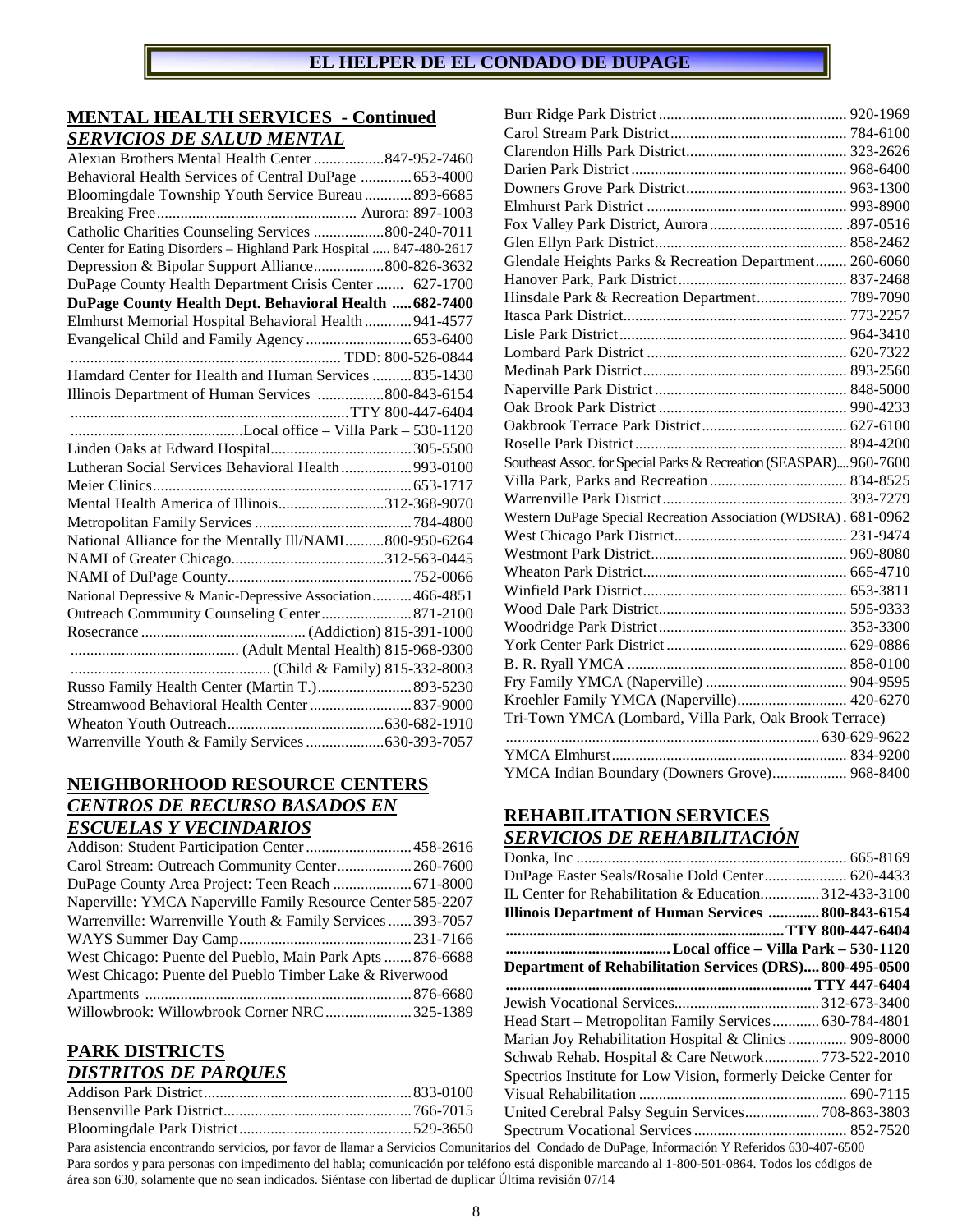# **SELF-HELP/SUPPORT GROUPS**  *ESFUERZO PERSONAL/GRUPOS DE APOYO*

*(See also MENTAL HEALTH, FAMILY COUNSELING SERVICES*) *(VEA TAMBIÉN SERVICIOS DE SALUD MENTAL, CONSEJERIA FAMILIAR)* Al-Anon & Alateen ........................................................ 627-4441

| ANAD (Natl. Assoc Anorexia Nervosa & Assoc Disorders)577-1330 |  |
|---------------------------------------------------------------|--|
|                                                               |  |
| Compassionate Friends  990-0010/877-969-0010                  |  |
| DuPage Doubles Mothers of Multiples Club 585-3745             |  |
|                                                               |  |
| Mental Health Association in IL 312-368-9070                  |  |
|                                                               |  |
|                                                               |  |
|                                                               |  |
|                                                               |  |
|                                                               |  |

## **SENIOR SERVICES –** *(See also, TOWNSHIPS, PARK DISTRICTS)*

# *SERVICIOS PARA ANCIANOS,*

| (VEA TAMBIÉN MUNICIPIOS Y DISTRITOS DE PARQUES)          |  |
|----------------------------------------------------------|--|
|                                                          |  |
|                                                          |  |
| Benefit Access Application (Discount Transportation for  |  |
| Disabled and Senior Persons) 1-800-252-8966              |  |
| Bloomingdale Township Senior Center 529-7794             |  |
|                                                          |  |
|                                                          |  |
| DuPage County Senior Service 800-942-9412                |  |
| 407-6500 or TDD/TTY 407-6502                             |  |
|                                                          |  |
|                                                          |  |
|                                                          |  |
|                                                          |  |
| Hamdard Center for Health and Human Services  835-1430   |  |
|                                                          |  |
|                                                          |  |
|                                                          |  |
|                                                          |  |
| Northeastern IL Area Agency on Aging800-528-2000         |  |
|                                                          |  |
|                                                          |  |
| Senior Citizens Consumer Fraud Helpline 800-386-5438     |  |
| Senior Community Service Employment Program800-528-2000  |  |
|                                                          |  |
|                                                          |  |
|                                                          |  |
| <b>Universal Metro Asian Services</b>                    |  |
|                                                          |  |
|                                                          |  |
| Veterans Assistance Commission of DuPage County 407-5655 |  |

# **SEXUALLY TRANSMITTED DISEASES**  *ENFERMEDADE TRANSMITIDAS*

# *SEXUALMENTE*

| DuPage County Health Department  682-7400                         |  |
|-------------------------------------------------------------------|--|
|                                                                   |  |
|                                                                   |  |
| Serenity House Counseling Services (HIV testing) 620-6616 ext.125 |  |

## **SOCIAL SECURITY**  *SEGURO SOCIAL*

**Social Security Administration ............................ 800-772-1213** Office locations: Aurora; Bloomingdale; Elgin; & Woodridge

# **SUBSTANCE ABUSE**

#### *ABUSO DE SUBSTANCIAS*

| Advocate Good Samaritan Hospital Outpatient 275-6200          |  |
|---------------------------------------------------------------|--|
|                                                               |  |
|                                                               |  |
|                                                               |  |
| <b>DuPage County Behavioral Health</b>                        |  |
|                                                               |  |
| DuPage County Psychological Services  407-6400                |  |
|                                                               |  |
| Edward Hines Jr. Veterans Affairs Medical Center 708-202-8387 |  |
|                                                               |  |
|                                                               |  |
| Head Start - Metropolitan Family Services 630-784-4801        |  |
|                                                               |  |
|                                                               |  |
| Serenity House Counseling Services, Inc.  620-6616            |  |
|                                                               |  |
|                                                               |  |
| WAYS (Wayne/Winfield Area Youth & Family Svcs.). 231-7166     |  |

# **TOWNSHIPS MUNICIPIOS**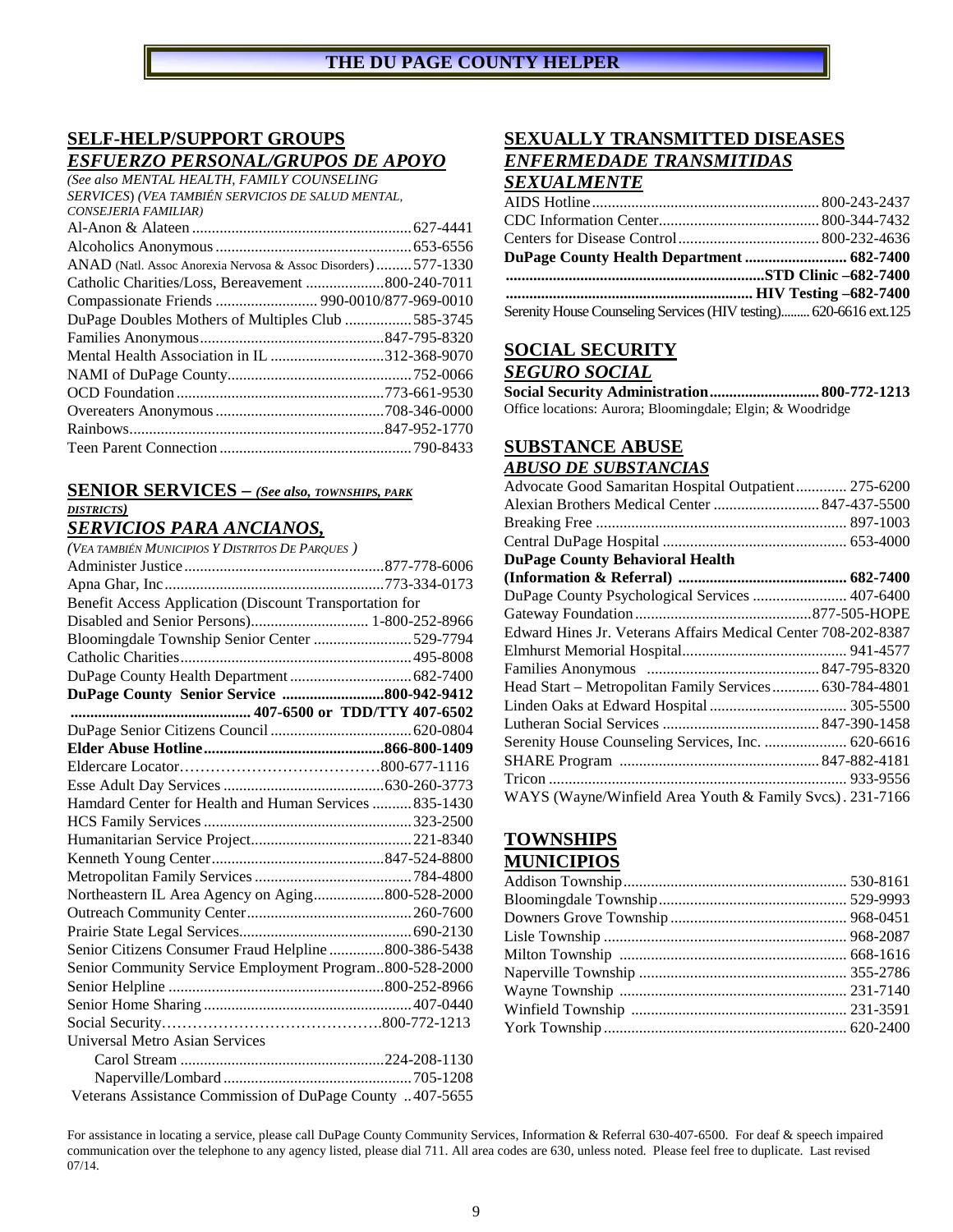# **TRANSPORTATION**  *TRANSPORTACIÓN*

| FISH - Downers Grove/Lisle/Westmont/Woodridge964-7776   |  |
|---------------------------------------------------------|--|
|                                                         |  |
|                                                         |  |
|                                                         |  |
|                                                         |  |
|                                                         |  |
|                                                         |  |
|                                                         |  |
| Medical Transportation Management (MTM) 888-513-1612    |  |
|                                                         |  |
|                                                         |  |
|                                                         |  |
| Township of Downers Grove (for Senior Citizens)719-6670 |  |
|                                                         |  |
| York Township Senior Ride Program  620-2400             |  |

## **VETERAN SERVICES**  *SERVICIOS PARA VETERANOS*

| Abraham Lincoln National Cemetery815-423-9958                 |  |
|---------------------------------------------------------------|--|
|                                                               |  |
|                                                               |  |
| Edward Hines Jr. VA Medical Center 708-202-3800               |  |
| Jesse Brown VA Medical Center 312-569-8387                    |  |
| North Chicago VA Medical Center847-688-1900                   |  |
|                                                               |  |
|                                                               |  |
|                                                               |  |
| Easter Seals Military & Veterans Service 800-221-6827         |  |
|                                                               |  |
| Illinois Department of Veteran Affairs                        |  |
|                                                               |  |
|                                                               |  |
| Illinois Department of Veteran Affairs (Wheaton) 690-9449     |  |
|                                                               |  |
| Midwest Shelter for Homeless Veterans  871-VETS               |  |
| National Coalition for Homeless Veterans877-424-3838          |  |
|                                                               |  |
| TAPS - Troops Against Predatory Scams 800-628-7937            |  |
| Veteran Suicide Prevention Lifeline 800-273-8255              |  |
| Veterans Assistance Commission of DuPage County  407-5655     |  |
| Veteran Helpline (National Veteran's Foundation) 888-777-4443 |  |
| Vietnam Veterans of America 312-980-4268                      |  |

## **WOMEN, SERVICES FOR**  *SERVICIOS PARA LAS MUJERES*

| Breast Cancer Network of Strength 24hr Hotline (Formerly Y-ME) |  |
|----------------------------------------------------------------|--|
|                                                                |  |

| Catholic Charities Counseling Services  800-240-7011           |  |
|----------------------------------------------------------------|--|
| Community Crisis Center Inc. (Elgin) 24 hr line  847-697-2380  |  |
|                                                                |  |
|                                                                |  |
| DuPage County Health Department  682-7400                      |  |
|                                                                |  |
|                                                                |  |
| Hamdard Center for Health and Human Services 835-1430          |  |
|                                                                |  |
| Family Focus - DuPage (Healthy Families)  521-8808             |  |
| Illinois Department of Human Services  800-843-6154            |  |
|                                                                |  |
|                                                                |  |
| Lutheran Social Services Behavioral Health 993-0100            |  |
|                                                                |  |
|                                                                |  |
| Poised for Success (assists w/interviewing & apparel) 691-1455 |  |
|                                                                |  |
|                                                                |  |
| Serenity House Counseling Services, Inc.  620-6616 x102        |  |
|                                                                |  |
| Turning Point- Domestic Violence, Sexual Assault               |  |
|                                                                |  |
| W.I.C. (Women, Infants & Children) 682-7400 ext.7559           |  |
|                                                                |  |
|                                                                |  |
| YWCA Hotline for Rape/ Sexual Assault 971-3927                 |  |

## **YOUTH, SERVICES FOR**  *SERVICIOS PARA JÓVENES*

| (SEE ALSO PARK DISTRICTS, NRC'S, & TOWNSHIPS / VEA TAMBIÉN    |  |
|---------------------------------------------------------------|--|
| DISTRITOS DE PARQUES, CENTROS DE RECURSO BASADOS EN ESCUELAS, |  |
| <b>VECINDARIOS Y MUNICIPIOS)</b>                              |  |
|                                                               |  |
| 4-H Programs - U of I Extension  955-1123 x22                 |  |
|                                                               |  |
|                                                               |  |
|                                                               |  |
| Big Brothers/Big Sisters of Metro Chicago312-207-5600         |  |
| Bloomingdale Township Youth Service Bureau 893-6685           |  |
| Boy Scouts of America  708-354-1111Camp Fire USA              |  |
|                                                               |  |
|                                                               |  |
| Catholic Charities Counseling Services  800-240-7011          |  |
|                                                               |  |
|                                                               |  |
|                                                               |  |
|                                                               |  |
|                                                               |  |
| DCG Professional Training Center - Youth Program  717-8400    |  |
|                                                               |  |
| DuPage Youth Services Coalition, Inc  529-0249                |  |
|                                                               |  |
|                                                               |  |
| Glen Ellyn Children's Resource Center 630-479-9919            |  |
|                                                               |  |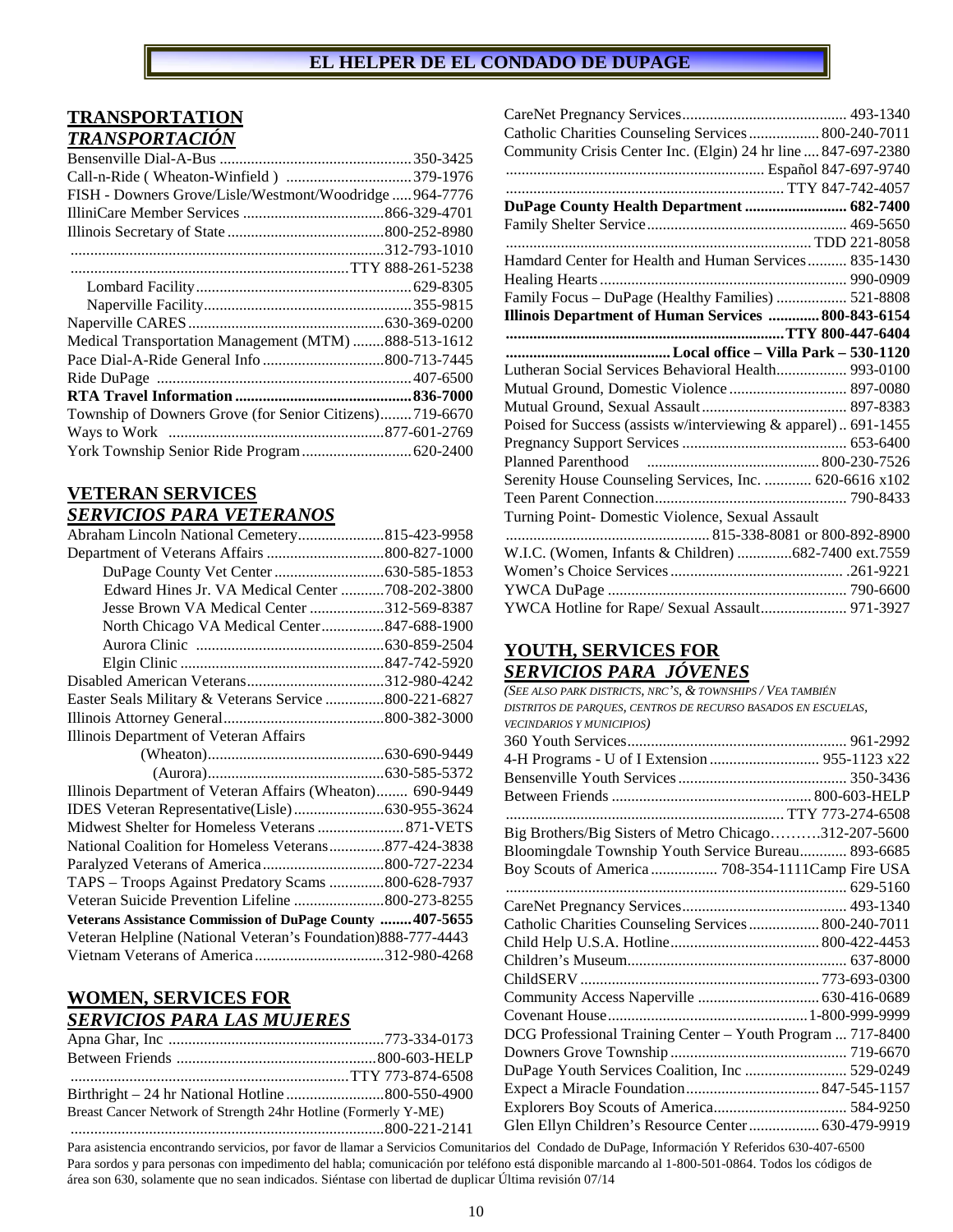## **YOUTH, SERVICES FOR ( continued)**  *SERVICIOS PARA JÓVENES*

| Illinois Center for Violence Prevention312-986-9200            |  |
|----------------------------------------------------------------|--|
| Illinois Hunger Coalition (Summer Food Program)                |  |
|                                                                |  |
|                                                                |  |
| Lutheran Social Services Behavioral Health  993-0100           |  |
|                                                                |  |
| Metro Chicago Youth for Christ (Gang Related Issues & Referral |  |
| for Victims/Families - Temas de Pandias y Referencias para     |  |
|                                                                |  |
| National Runaway Switchboard  800-RUN-AWAY                     |  |
| Northeast DuPage Family & Youth Services  693-7934             |  |
|                                                                |  |
|                                                                |  |
|                                                                |  |
|                                                                |  |
|                                                                |  |
|                                                                |  |
| Shelter, Inc. (National Resource for Parents and Professionals |  |
|                                                                |  |
|                                                                |  |
| Warrenville Youth & Family Services Quest Program 393-7057     |  |
| WAYS (Wayne/Winfield Area Youth & Family Svcs)231-7166         |  |
|                                                                |  |
|                                                                |  |
|                                                                |  |
|                                                                |  |
|                                                                |  |

# *INTERNET RESOURCES RECURSOS DE INTERNET*

### **ABUSE NEGLECT**

*ABUSO/ NEGLICENCIA* 

| International Society for Prevention of Child Abuse & Neglect |                 |
|---------------------------------------------------------------|-----------------|
|                                                               | www.ispcan.org. |
|                                                               |                 |
|                                                               |                 |
|                                                               |                 |
|                                                               | www.ilcadv.org. |
|                                                               |                 |
|                                                               |                 |

#### **ADVOCACY**

#### *ABOGAR (no legalmente)*

DuPage County Continuum Working to End Homelessness ............................................................. www.dupagehomeless.org DuPage Federation on Human Services Reform ........................................................... www.dupagefederation.org DuPage Housing Action Coalition ....................... www.dhac1.org

| Homeless Children <u>www.isbe.net/homeless/default.htm</u>     |
|----------------------------------------------------------------|
|                                                                |
|                                                                |
| Illinois Network Center for Independent Living www.incil.org   |
| Illinois Coalition against Domestic Violence www.ilcadv.org    |
|                                                                |
|                                                                |
| Prevent Child Abuse Illinois www.preventchildabuseillinois.org |
| Samaritan Center for Congregationshttp://samaritancfc.org/     |
|                                                                |
|                                                                |

#### **CHILD SUPPORT**

#### **MANUTENCIÓN DE NIÑOS**

| DuPage County States Attorney Child Enforcement Unit |  |
|------------------------------------------------------|--|
|                                                      |  |
| Illinois Child Support  www.childsupportillinois.com |  |
| Illinois Department of Healthcare & Family Services  |  |
|                                                      |  |
|                                                      |  |

#### **EDUCATION**

#### *EDUCACIÓN*

#### **EMERGENCY PREPAREDNESS, NEWS & INFORMATION**  *PREPARACIÓN EN CASO DE EMERGENCIA NOTICIAS E*

| <b>INFORMACIÓN</b>                                         |  |
|------------------------------------------------------------|--|
| Illinois Emergency Management Agency  www.state.il.us/iema |  |
|                                                            |  |
| Operation Helping Hands – Special Needs Registration       |  |
|                                                            |  |
|                                                            |  |
|                                                            |  |
|                                                            |  |
|                                                            |  |
|                                                            |  |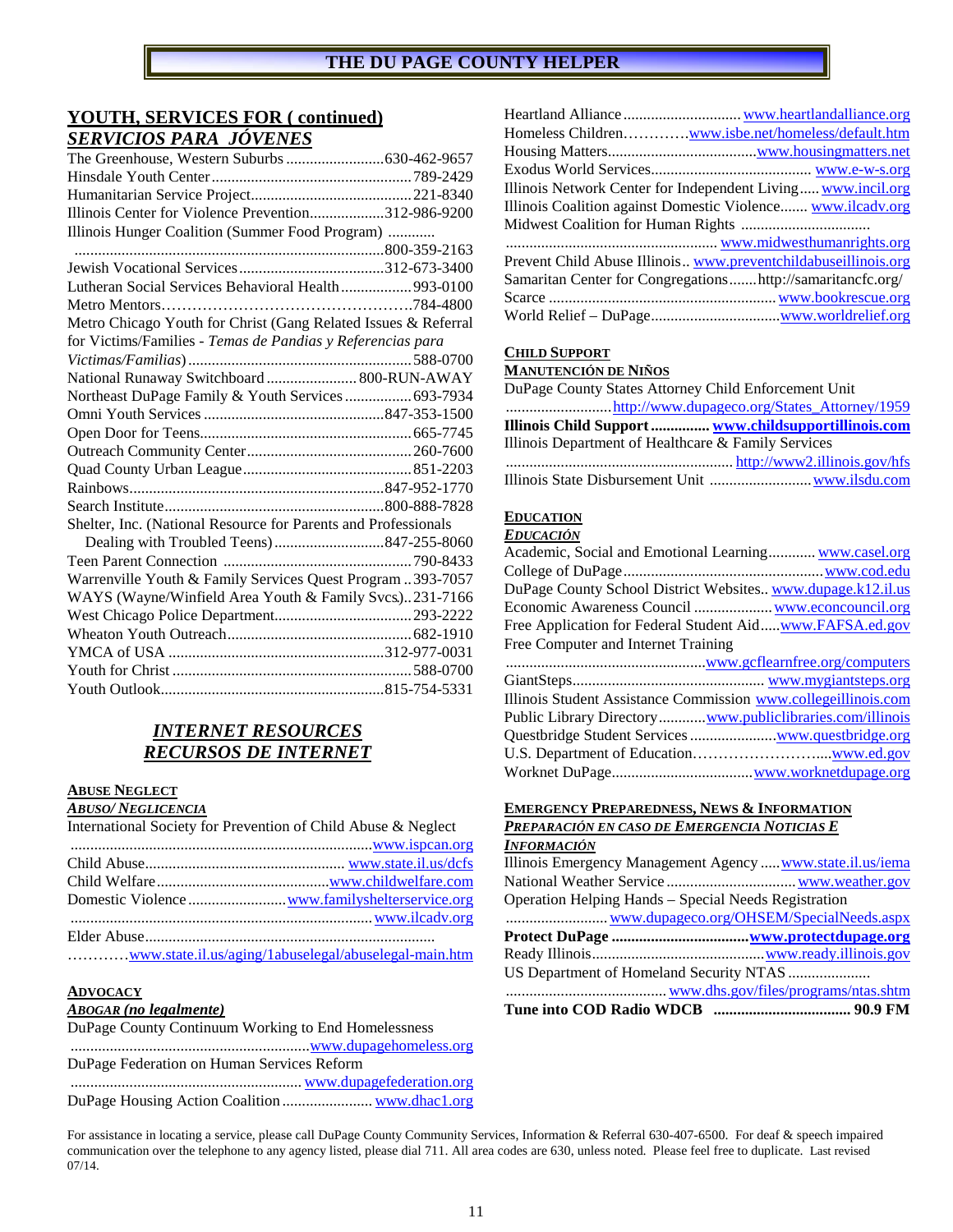#### **EMPLOYMENT**

#### *EMPLEO*

America's Job Exchange .......... www.americasjobexchange.com Ex-offender Employment Assistance

| Gateway to Careers  http://www.gatewaytocareers.com/       |  |
|------------------------------------------------------------|--|
|                                                            |  |
|                                                            |  |
| IL Department of Employment Security  www.ides.state.il.us |  |
|                                                            |  |
|                                                            |  |
|                                                            |  |
|                                                            |  |
|                                                            |  |
|                                                            |  |
|                                                            |  |
| WorkNet DuPage Career Center  www.worknetdupage.org        |  |
|                                                            |  |

#### **FINANCIAL, CREDIT & BUDGET**

*CRÉDITO, FINANZAS, Y PRESUPUESTO*

| AARP Money Management Program www.aarpmmp.org           |
|---------------------------------------------------------|
|                                                         |
|                                                         |
| Money Management International www.moneymanagement.org  |
| Money Smart www.fdic.gov/consumers/consumer/moneysmart  |
|                                                         |
| National Foundation for Credit Counseling  www.nfcc.org |
| University of IL Extension Consumer & Family Economics  |
|                                                         |
|                                                         |

#### **FINANCIAL & BASIC NEED ASSISTANCE - FOOD STAMPS/LINK/SNAP**

#### *ESTAMPILLAS DE COMIDA/LINK/SNAP*

| Application for Benefits Eligibility <u>www.abe.illinois.gov</u> |
|------------------------------------------------------------------|
|                                                                  |
| Food Pantries in DuPage www.communityhungernetwork.org           |
|                                                                  |
|                                                                  |
|                                                                  |
|                                                                  |

#### **GOVERNMENTAL AGENCIES - AGENCIAS DE GOBIERNO**

| Illinois Child Support Enforcement                              |  |
|-----------------------------------------------------------------|--|
|                                                                 |  |
| Illinois Department of Employment Security.www.ides.state.il.us |  |
| Illinois Department of Human Services  www.dhs.state.il.us      |  |
| Illinois Secretary of State  www.cyberdriveillinois.com         |  |
|                                                                 |  |
|                                                                 |  |
|                                                                 |  |

| U.S. Dept of Housing & Urban Development <u>www.hud.gov</u> |  |
|-------------------------------------------------------------|--|
|                                                             |  |

## **HEALTH – AFFORDABLE CARE ACT RESOURCE & INFORMATION**

#### **SALUD- LA LEY DE REFORMA DEL SISTEMA DE SALUD RECURSOS INFORMACION**

| Center for Consumer Information & Insurance Oversight                |
|----------------------------------------------------------------------|
|                                                                      |
|                                                                      |
|                                                                      |
|                                                                      |
|                                                                      |
| El Mercado de Seguros está por Comenzar                              |
|                                                                      |
| Illinois Health Reform <u>www2.illinois.gov/gov/healthcarereform</u> |
|                                                                      |
| www.illinoishealthmatters.org                                        |
|                                                                      |
| Subsidy Calculator www.kff.org/interactive/subsidy-calculator        |

## **HEALTH & MENTAL HEALTH RESOURCES & MEDICAL ASSISTANCE PROGRAMS**

#### *SERVICIOS DE SALUD Y SALUD MENTAL PROGAMAS DE ASISTENCIA MEDICA*

Access Community Health Network

| American Psychiatric Association  www.healthyminds.org            |  |
|-------------------------------------------------------------------|--|
|                                                                   |  |
| ARC of Illinois Family to Family Health Information &             |  |
|                                                                   |  |
|                                                                   |  |
| Benefit Access Application (discount transportation for disabled  |  |
|                                                                   |  |
| Centers for Disease Control & Prevention www.cdc.gov              |  |
|                                                                   |  |
| Cleaning for a Reasonwww.cleaningforareason.org                   |  |
| Depression and Bipolar Support Alliance www.dbsalliance.org       |  |
| DuPage County Health Department www.dupagehealth.org              |  |
|                                                                   |  |
|                                                                   |  |
| Fetal Alcohol Syndrome  http://www.nofasillinois.org              |  |
| FORWARD (Fighting Obesity Reaching healthy Weight Among Residents |  |
|                                                                   |  |
| Food & Drug Administration/Recalls                                |  |
|                                                                   |  |
| Gateway Foundation  www.recovergateway.org                        |  |
| Health Benefits for Workers with Disabilities                     |  |
| www.hbwdillinois.com                                              |  |
| Hill Burton Free and Reduced Cost Health Care                     |  |
| http://www.hrsa.gov/gethealthcare/affordable/hillburton/          |  |
|                                                                   |  |
|                                                                   |  |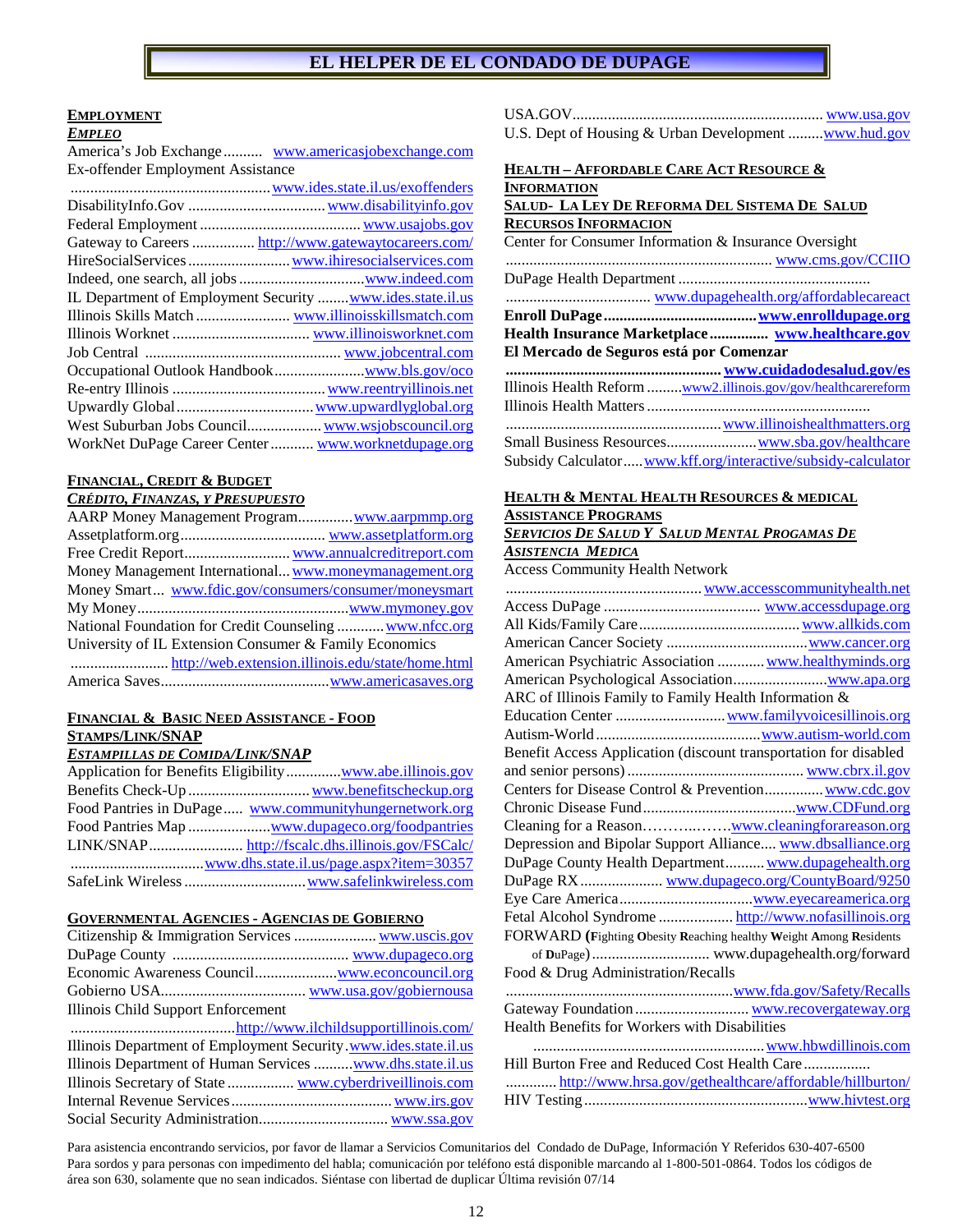### **HEALTH & MENTAL HEALTH RESOURCES & MEDICAL**

**ASSISTANCE PROGRAMS (CONTINUED)** 

#### *SERVICIOS DE SALUD Y SALUD MENTAL PROGAMAS DE ASISTENCIA MEDICA*

| Illinois Breast & Cervical Cancer Program                      |
|----------------------------------------------------------------|
|                                                                |
| Illinois State Dental Society <u>www.isds.org/findDentist/</u> |
| Illinois Department of Healthcare & Family Services            |
|                                                                |
|                                                                |
|                                                                |
| Illinois Respite Coalition  www.illinoisrespite.org            |
|                                                                |
|                                                                |
|                                                                |
| Metropolitan Family Services  www.metrofamily.org              |
| Mosaic Initiative (AIDS) <u>www.mosaicinitiative.org</u>       |
| NAMI of DuPage County www.namidupage.org                       |
| National Association of Anorexia Nervosa & Associated          |
|                                                                |
| National Institute of Mental Health                            |
|                                                                |
|                                                                |
|                                                                |
|                                                                |

# **HOUSING/HOMEOWNERSHIP/SHELTER**

#### *VIVIENDA/ALBERGUE*

| Age Well DuPage - Senior Resource Directory On-line           |
|---------------------------------------------------------------|
| www.dupageco.org/Community Services/Senior Services/1699      |
| Community Housing Advocacy & Development                      |
|                                                               |
|                                                               |
| DuPage County CRIS (Community Resource Information            |
|                                                               |
|                                                               |
| DuPage Housing Authority  www.dupagehousing.org               |
|                                                               |
| DuPage Habitat for Humanity www.dupagehabitat.org             |
| Fair Market & Subsidized Apartment Listing for DuPage         |
| www.dupageco.org/Community Services/Client Services/1775      |
| Family Shelter Service  www.familyshelterservice.org          |
| HUD Low Income Housing Search www.hud.gov/apps/section8       |
| Illinois Foreclosure Prevention  www.keepyourhomeillinois.org |
|                                                               |
| Illinois Housing Development Association  www.ihda.org        |
| Making Home Affordable  www.makinghomeaffordable.gov          |
| Midwest Shelter for Homeless Veterans  www.helpaveteran.org   |
|                                                               |
| Youth Crisis Intervention (Covenant House)  www.nineline.org  |

#### **INTERNET SAFETY**

# *SEGURIDAD EN EL INTERNET*

Illinois Attorney General

...... http://www.illinoisattorneygeneral.gov/children/internet.html

Internet Safety Resources – Common Sense Media

 ...... http://www.commonsensemedia.org/educators/parent-mediaeducation/internet-safety

NetSmartz ...................................... www.netsmartz.org/Educators

#### **LEGAL** *ABOGACIA LEGAL*

| ADUUALIA LEUAL                                                |  |
|---------------------------------------------------------------|--|
|                                                               |  |
|                                                               |  |
|                                                               |  |
|                                                               |  |
| Illinois Attorney General  www.illinoisattorneygeneral.gov    |  |
|                                                               |  |
| IL Legal Aid (asistencia en Español) www.AyudaLegalIL.org     |  |
|                                                               |  |
| National Immigrant Justice Center www.immigrantjustice.org    |  |
|                                                               |  |
| SIU School of Law - Self-Help legal  www.law.siu.edu/selfhelp |  |

## **PARENTING/CHILD CARE**

## **CUIDADO DE NIÑOS**

| Child Care Assistance Program |                                                            |
|-------------------------------|------------------------------------------------------------|
|                               |                                                            |
|                               |                                                            |
|                               | www.ywcachicago.org.                                       |
|                               |                                                            |
|                               | Illinois Attorney General  www.illinoisattorneygeneral.gov |
|                               |                                                            |
|                               |                                                            |
|                               | Positive Parenting  www.positiveparentingdupage.org        |
|                               |                                                            |
|                               |                                                            |
|                               |                                                            |
|                               |                                                            |
|                               | Teen Parent Connection  www.teenparent connection.org      |
|                               |                                                            |

#### **TRANSPORTATION -** *TRANSPORTACION*

| Active Transportation Alliancehttp://www.activetrans.org |  |
|----------------------------------------------------------|--|
|                                                          |  |
| <b>PACE Bus Route Information</b>                        |  |
|                                                          |  |
|                                                          |  |

#### **RECYCLE/REUSE -** *RECICLAR/ REUTILIZAR*

| DuPage County Waste Recycling & Green Initiatives    |  |
|------------------------------------------------------|--|
|                                                      |  |
| Recycling Guide (PDF)                                |  |
| www.dupageco.org/EDP/Waste Recycling and Energy/1540 |  |
| Rx Box – Disposing Meds Safely                       |  |
| www.dupageco.org/EDP/Waste_Recycling_and_Energy/1541 |  |
|                                                      |  |